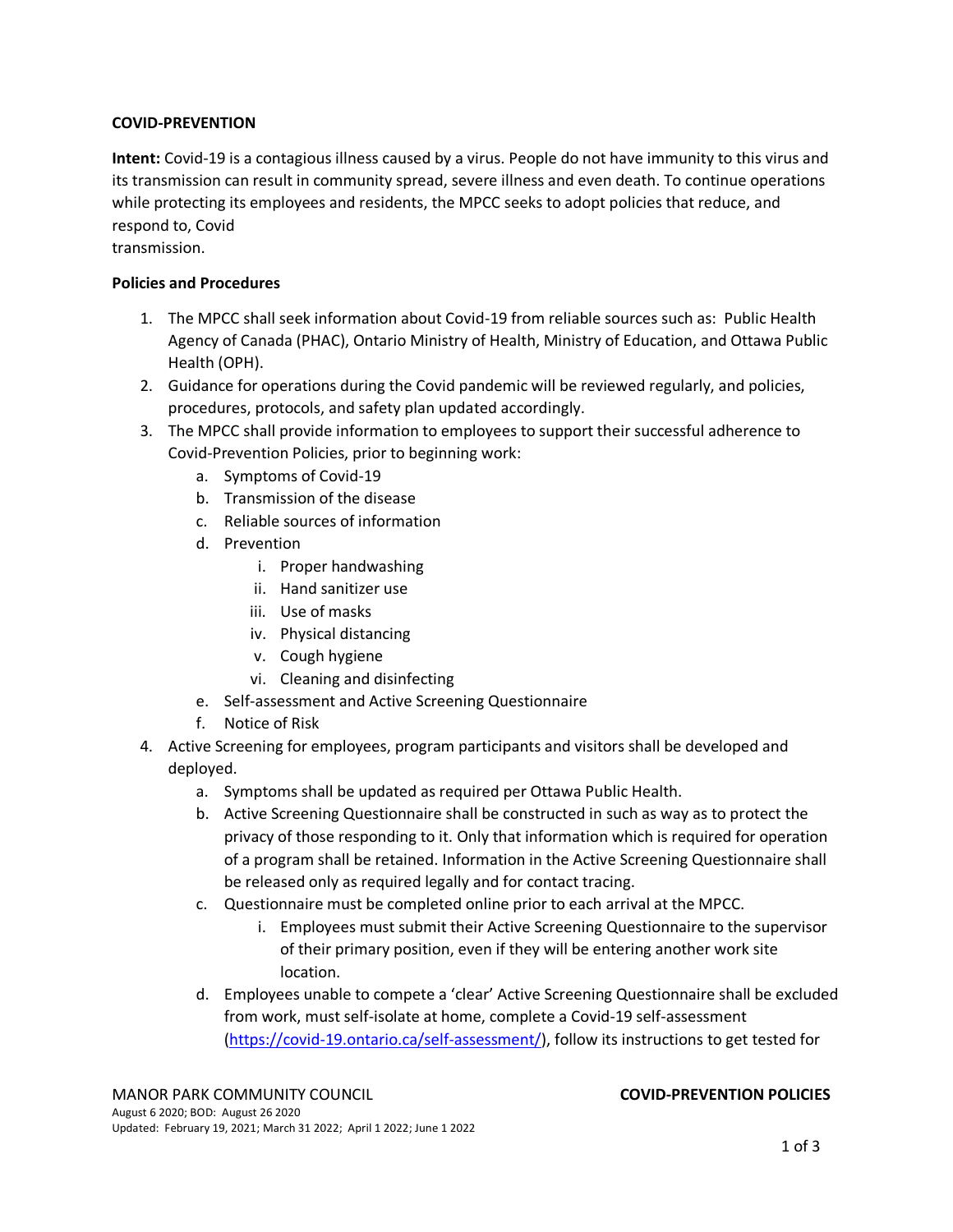Covid-19, and follow any instructions from Ottawa Public Health (OPH) or Telehealth Ontario or their primary health care provider.

- e. Participants not completing an Active Screening Questionnaire prior to arrival at a program shall be excluded and no credit or refund offered.
- f. Participants unable to complete a 'clear' Active Screening Questionnaire shall be excluded from the program and required to return home and self-isolate pending instructions from Telehealth Ontario or their primary health care provider. Completion of a Covid-19 self-assessment [\(https://covid-19.ontario.ca/self-assessment/\)](https://covid-19.ontario.ca/self-assessment/) and Covid-19 testing shall be encouraged.
- g. Use of Active Screening shall be discontinued upon advice of Ottawa Public Health.
- 5. Actions will be taken to reduce the potential for transmission of Covid-19:
	- a. Only employees, program participants and maintenance personnel shall enter the community centre, Manor Park Public School, or other MPCC programming site.
		- i. An entry log shall be maintained at each site.
		- ii. Active Health screening is required prior to entry.
		- iii. Virtual meetings shall be arranged.
	- b. Hand hygiene shall be exercised.
		- i. Employees and participants shall wash their hands or use hand sanitizer upon arrival.
		- ii. Hand hygiene instructions shall be posted throughout the workplace.
	- c. Physical distancing will be maintained and enforced where possible.
		- i. When possible, employees will be encouraged to work from home.
		- ii. Where possible, entrances and exits shall be directional to minimize mixing of persons.
		- iii. Space shall be designated to specific groups / cohorts / programs.
		- iv. Markings indicating physical distances shall be used as visual aids, where possible.
		- v. Programs shall not permit more participation than can be accommodated in the space under physical distancing requirements / guidance.
	- d. Face coverings, masks, can protect against transmission of Covid-19.
		- i. Employees shall wear masks inside, and are strongly encouraged to wear masks outdoors or when in close contact or dealing with emergency where no Covid symptoms are evident.
		- ii. Employees shall wear full PPE, including masks, when dealing with emergencies where Covid symptoms are evident.
		- iii. Children 2 years of age and older will be strongly encouraged to wear masks indoors.
		- iv. Masks for children 2 years of age and older are optional when outdoors.
		- v. Adult participants are strongly encouraged to wear masks indoors.
		- vi. Masks for adult participants are optional when outdoors.
		- vii. Proper use of masks shall be trained.
	- e. Hand washing can reduce the transmission of Covid-19.

# MANOR PARK COMMUNITY COUNCIL **COVID-PREVENTION POLICIES**